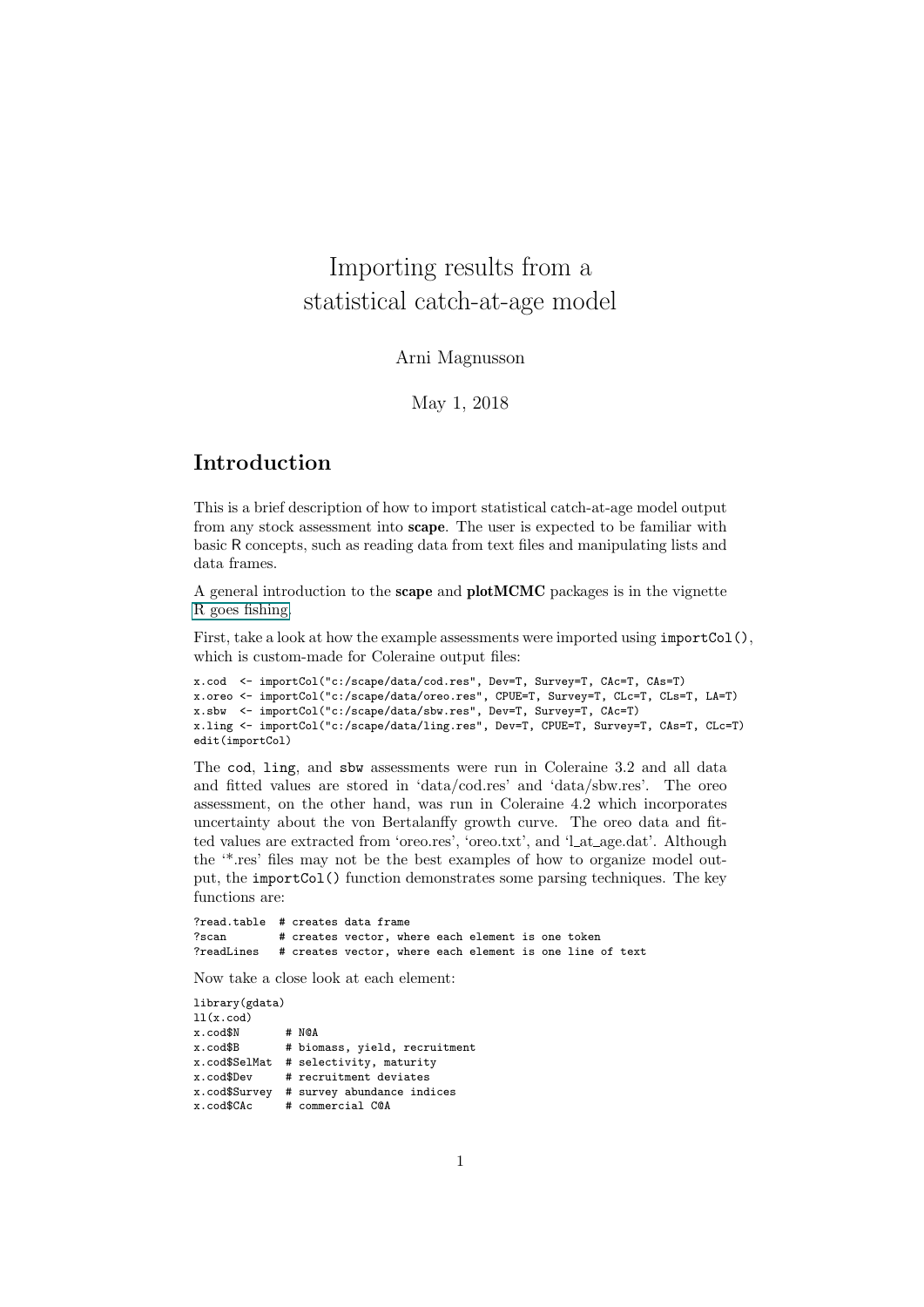x.cod\$CAs # survey C@A

Notice how tabular data like NA and CA are in long format, and look more familiar when cross-tabbed:

xtabs(N~Year+Age, data=x.cod\$N)

## Three approaches

There are mainly three approaches for importing assessment model results into scape:

1. Read in text file(s) in whatever format output by the model, and rearrange.

This approach is recommended when the assessment model code should not be changed and/or when file size matters. Coleraine output files, for example, have remained the same for years and other software depends on the current format. R is quite good at parsing data from text files, and any standardized format will do. A well formed output file might start each entry with a unique label, followed by the dimensions, and then the data in a compact layout:

```
Commercial C@A
Years 1971-2002
Ages 1-8
SS 50
Obs
0.000000000 0.000000000 0.084548800 ...
0.000000000 0.000000000 0.069520400 ...
0.000000000 0.000000000 0.270907000 ...
...
Fit
0.000638965 0.005390050 0.051482100 ...
0.000409886 0.013909100 0.051432000 ...
0.000714247 0.008321580 0.123764000 ...
...
```
2. Read in text file(s) where results are rolled out, like in scape.

This approach is recommended for model developers who would like to make it easy to import the results into R and scape. The assessment model is specifically coded to write output files that are easily digested by scape, resulting in a simple importModel() function, and verbose text files:

```
Commercial C@A
Gear Year SS Sex Age Obs Fit<br>1 1971 50 Unisex 1 0 00000000 0 0
1 1971 50 Unisex 1 0.00000000 0.000638965<br>1 1971 50 Unisex 2 0.00000000 0.005390050
1 1971 50 Unisex 2 0.00000000 0.005390050<br>1 1971 50 Unisex 3 0.08454880 0.051482100
                                       0.08454880 0.051482100
```
3. Read in R code.

The estimation model could output R code, instead of text files. For example, 'results.R' could look similar to the R source code created by